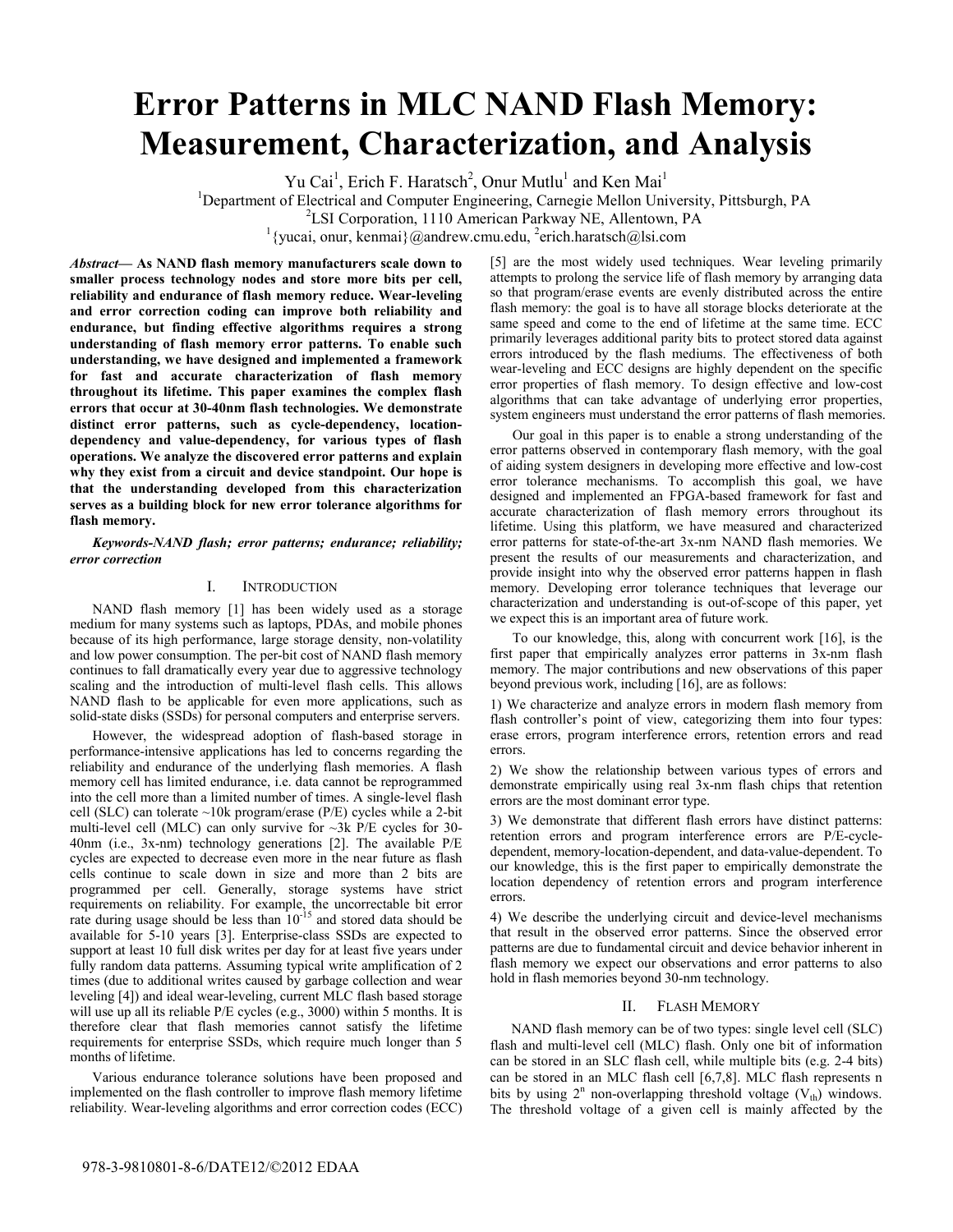number of electrons trapped on the floating gate. Figure 1 shows the bit mapping to  $V_{th}$  and the relative proportion of electrons on the floating gates of a 2-bit MLC flash.



Figure 1. Threshold voltage distribution of 2-bit MLC flash

A NAND flash memory chip is composed of thousands of blocks. Each block is a storage array of floating gate transistors. A flash block usually has 32 to 64 wordlines. The cells on the same wordline can be divided into two groups: even and odd, depending on the physical location. For SLC flash, each group corresponds to just one logical page, i.e. even pages and odd pages. As MLC flash cell stores multiple bits, the bits corresponding to the same logical location of a cell in a group form one logical page. For example, all the most significant bits (MSB) of the cells of an even group form one MSBeven page. Similarly, other types of pages are MSB-odd page, LSBeven page and LSB-odd page. The page number assignments for each bit of the flash memory are shown in Figure  $2(a)$ , ranging from 0 to 127 for the selected flash in this paper. The size of each page is generally between 2kB and 8kB (i.e. 16k and 64k bitlines). The stack of flash cells in the bitline direction forms one string. The string is connected to a bit line through SGD (the select gate at the drain end) and connect to the common source diffusion through SGS (the select gate at the source end) as shown in Figure 2(b). Flash memories generally support three fundamental operations as follows:



Figure 2. NAND flash organization and operations: (a) Partial block organization and program operation on page 118; (b) Read operation

**Erase**: During *erase* operation, a high positive erase voltage (e.g. 20V) is applied to the substrate of all the cells of the selected block and the electrons stored on the floating gate are tunnelled out through Fowler-Nordheim (FN) mechanisms [7]. After a successful erase operation, all charge on the floating gates is removed and all the cells are configured to L0 (11) state. Erase operation is at the granularity of one block.

**Program**: During *program* operation, a high positive voltage is applied to the wordline, where the page to be programmed is located. The other pages sharing the same wordline are inhibited (from being programmed) by applying 2V to their corresponding bitlines to close SGD and boost the potential of corresponding string channel. The voltage bias for programming page 118 is shown in Figure 2(a) as an example. The programming process is typically realized by incremental step pulse program (ISPP) algorithm [9]. ISPP first injects electrons into floating gates to boost the  $V_{th}$  of programmed cells through FN mechanisms and then performs a verification to check whether the  $V_{th}$  has reached the desired level. If  $V_{th}$  is still lower than the desired voltage, the program-and-verify iteration will continue until the cell's  $V_{th}$  has reached the target level. Note that the NAND flash program operation can only add electrons into the floating gate and cannot remove them from the gate. As a result, the threshold voltage can only shift toward the right in Figure 1 during programming. The program operation is executed at page granularity.

**Read**: The read operation is also at the page granularity and the voltage bias is shown in Figure 2(b). The SGD, SGS and all deselected wordlines are turned on. The wordline of selected read page is biased to a series of predefined reference voltages and the cell's threshold voltage can be determined to be between the most recent two read reference voltages when the cell conducts current.

#### III. NAND FLASH ERROR BEHAVIOR MODEL

We test the NAND flash memory using the cycle-by-cycle programming model as shown in Figure 3. During each P/E cycle, the selected flash block is first erased. Then data are programmed into the block on a page granularity. Once a page has been programmed, it cannot be re-programmed again unless the whole block is erased for the next P/E cycle. The stored data will be alive in the block until it becomes invalid. Before the stored data becomes invalid, it can be accessed multiple times. The time interval between two accesses is variable depending on the access patterns of the applications. As a result, whether or not the data is retained correctly between two accesses depends on the time distance of two consecutive accesses. We repeat the above per-P/E-cycle procedure for thousands of cycles until the flash memory block becomes unreliable and comes to the end of its lifetime. Errors could happen in any stage of this testing process. We classify the observed errors into four different types from the controller's point of view:



Figure 3. NAND flash behavior error modeling

- Erase error happens when an erase operation fails to reset the cells to the erased state. This is mainly due to manufacturing process variations or defects caused by trapped electrons in the tunnel oxide after stress due to repeated P/E cycles.
- Program interference error happens when the data stored in a page changes (unintentionally) while a neighbouring page is being programmed due to parasitic capacitance-coupling.
- Retention error happens when the data stored in a cell changes over time. The main reason is that the charge programmed in the floating gate may dissipate gradually through the leakage current.
- Read error happens when the data stored in a cell changes as a neighboring cell on the same string is read over and over.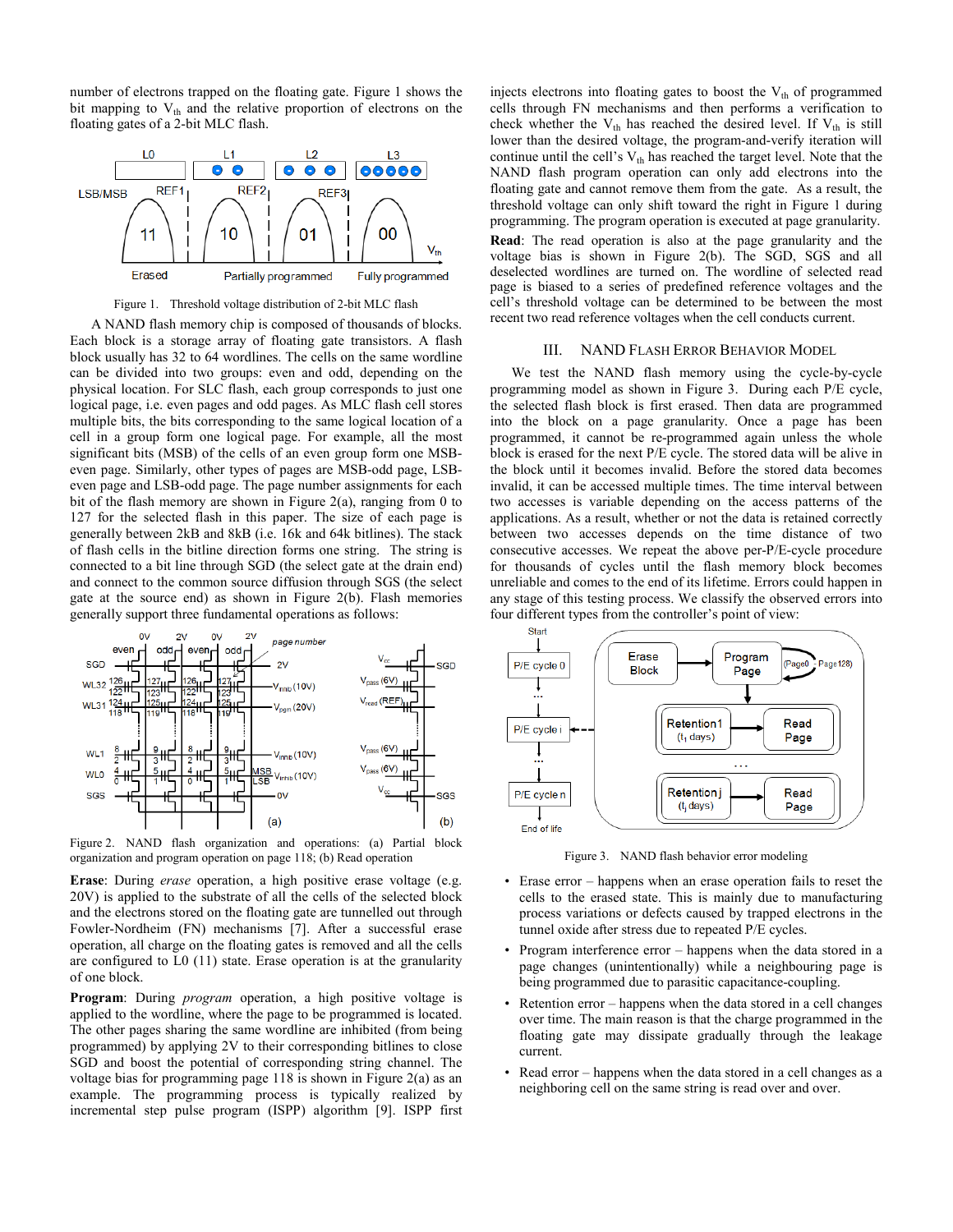#### IV. TESTING METHODOLOGY

#### *A. Experimental Hardware*

To characterize the error patterns, we built a hardware test platform that allows us to issue commands to raw flash chips without ECC. The test platform mainly consists of three components: HAPS-52 board with Xilinx Virtex-5 FPGAs used as NAND flash controller, a USB daughter board used to connect to the host machine, and a custom flash daughter board. The flash memory under test is 2-bit MLC NAND flash device manufactured in 3x-nm technology. The device is specified to survive 3000 P/E cycles stress under 10-year data retention time if ECC with 4-bit error correction per 512 bits is applied. Details of the experimental flash test platform we use to collect our data are provided in [15].

#### *B. Flash Error Testing Procedure*

To test the P/E-cycle-dependence of errors, we stress-cycle flash memory blocks up to a certain number of erase cycles and check if the data is retained. This is achieved by iteratively erasing a block and programming pseudo-random data to it at room temperature.

We test whether the data is retained after T amount of time, to characterize retention errors. T is called the *retention test time* and is varied in the range of 1 day, 3 days, 3 weeks, 3 months, 1 year, and 3 years. We consider  $T = \{1 \text{ day}, 3 \text{ days}\}\)$  to be short-term retention tests, while the remaining values of T as long-term retention tests. Shortterm retention errors are characterized under room temperature. Longterm retention errors are characterized by baking the flash memory in the oven under 125℃. According to the classic temperature-activated Arrhenius law [10], the baking time at 125℃ corresponds to about 450 times of the lifetime at room temperature (e.g. 25℃).

To characterize (inter-page) program interference errors, data was first written into a given block page by page and read out immediately after each page is programmed. Each page that is read back is logged as *data before program interference*. While a page is being programmed, the data in the previously programmed pages in the same block could be interfered with (or, disturbed) by the programming of the current page. When the programming of the whole block finishes, the data stored in each page is read out and logged as *data after program interference*. The two recorded data checkpoints are then compared and, if they differ from each other, a program interference error is recorded.

Read errors are tested by continuously reading a given block and comparing the read data with the originally-stored data. Erase errors are tested by counting the number of 0 bits in a block after each erase operation.

#### V. EXPERIMENTAL RESULTS

We provide our experimental measurements of the errors in the state-of-the-art 3x-nm MLC NAND flash memory we have tested using our infrastructure. NAND flash errors show strong correlation with the number of P/E cycles, location of the physical cells, and the data values programmed into the cells. The following subsections analyze detailed error properties and describe the causes of the observed phenomena.

#### *A. Overall Error Comparison*

The various types of NAND flash errors are shown in Figure 4. The x-axis shows the number of P/E cycles and the y-axis depicts the raw bit error rate. The flash error results are characterized from the beginning of flash's life until the region of >100x times of its specified lifetime (3000 P/E cycles for the chips we tested). We make several observations about error properties.

First, all types of errors are highly correlated with P/E cycles. At the beginning of the flash's lifetime, the error rate is relatively low and the raw bit error rate is below  $10^{-4}$ , within the specified lifetime (3k cycles). As the P/E cycles increase, the error rate increases exponentially. The P/E cycle-dependence of errors can be explained by the deterioration of the tunnel oxide under cycling stress. During erase and program operations, the electric field strength across the tunnel oxide is very high (e.g., several million volts per centimeter). Such high electric field strength can lead to structural defects that trap electrons in the oxide layer. Over time, more and more defects accumulate and the insulation strength of the tunnel oxide degrades. As a result, charge can leak through the tunnel oxide and the threshold voltage of the cells can change more easily. This leads to more errors for all types of flash operations.



Figure 4. Rates of various types of errors as P/E cycles increase

Second, there is a significant error rate difference between various types of errors. The long-term retention errors are the most dominant; their rate is highest. The program interference error rate ranks the second and is usually between error rates of 1-day and 3-day retention errors. The read error rate is slightly less than 1-day retention error rate, while the erase error rate is only around 7% of the read error rate.

Third, retention error rates are highly dependent on retention test time. If the time before we test for retention errors is longer, the floating gate of flash memory is more likely to lose more electrons through leakage current. This eventually leads to  $V_{th}$  shift across  $V_{th}$ windows and causes errors. From our experimental data, we can see that the retention error rate increases linearly with the retention test time. For example, the 3-year retention error rate is almost three orders of magnitude higher than one-day retention.

#### *B. Retention Error Analysis*

**Value dependence of retention errors:** We find that the retention errors are value dependent; their frequency is asymmetric with respect to the value stored in the flash cell. Figure 5 demonstrates this asymmetric nature of retention errors by showing how often each possible value transition was observed due to an error. We characterized all possible error transitions, in the format  $AB \rightarrow CD$ , where AB are the two bits stored in the cell before retention test, while CD are the two bits recorded in the cell after retention test. If the errors are not value dependent, the fraction of erroneous changes between each of the different value pairs should be equal. But, we find that this is not the case. The most common retention errors are 00 $\rightarrow$ 01, 01 $\rightarrow$ 10, 01 $\rightarrow$ 11 and 10 $\rightarrow$  11, with their relative percentage over all retention errors being 46%, 44%, 5% and 2%, respectively. The relative percentages among various error transitions are almost constant for different P/E cycles.

To understand the reasons for value dependence, we need to observe Figure 1 in conjunction with the value transition observed in the most common retention errors. We find that the most common retention errors (00 $\rightarrow$ 01, 01 $\rightarrow$ 10, 01 $\rightarrow$ 11 and 10 $\rightarrow$  11) are all cases in which  $V_{th}$  shifts towards the left (see Figure 1). This can be explained by an understanding of the retention error mechanisms. During retention test, the electrons stored on the floating gate gradually leak away under stress induced leakage current (SILC). When the floating gate loses electrons, its  $V_{th}$  shifts left from the state with more electrons to the state with fewer programmed electrons (as seen in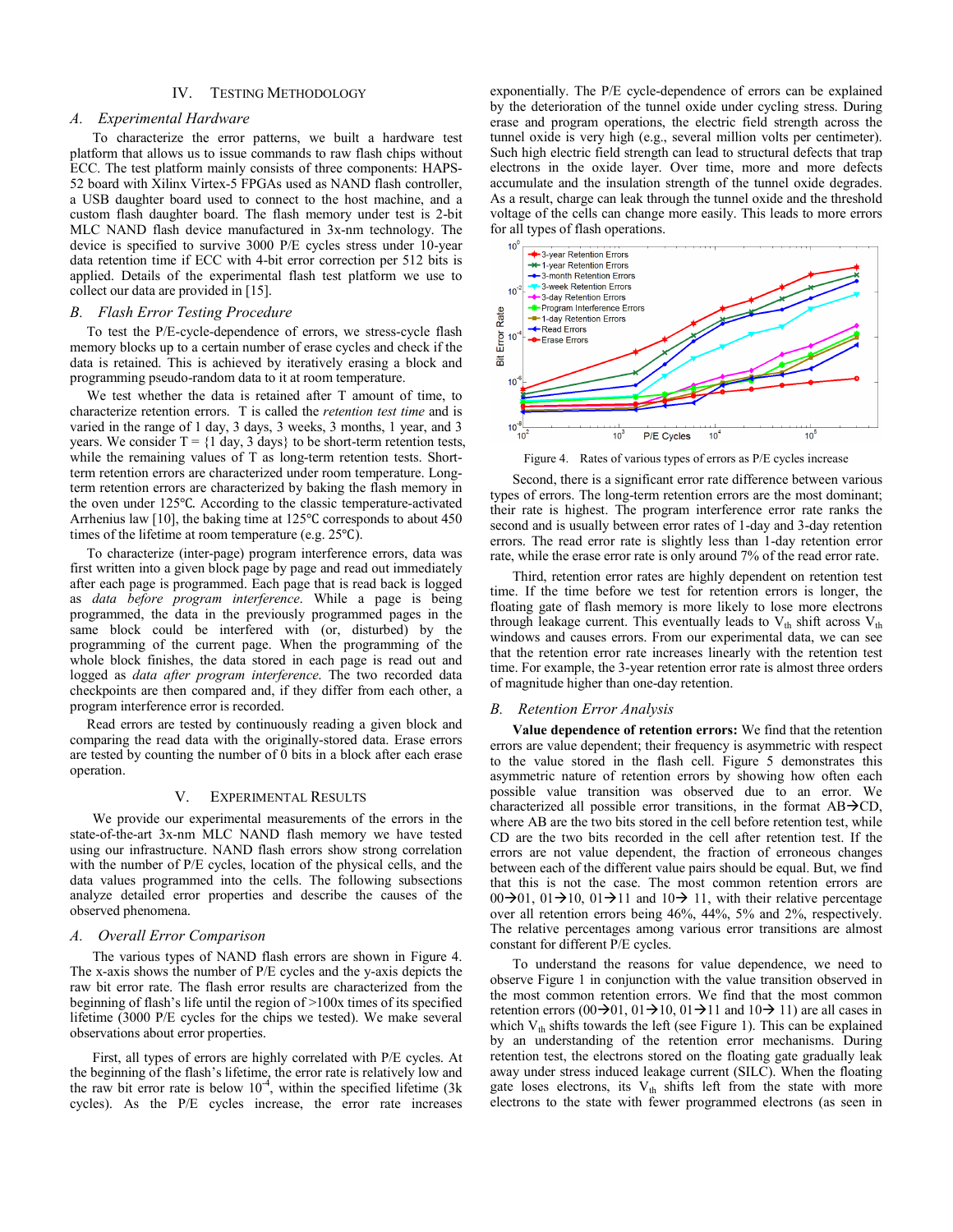Figure 1, states to the left have fewer electrons trapped on the gate than states to the right). It is significantly less likely for the cells to shift right in the opposite direction because this requires the addition of more electrons. As the states of 00 and 01 hold the largest number of electrons on the floating gates, SILC is higher in these states and therefore it is more likely for the  $V_{th}$  of the cells in these two states to shift left, which leads to the observation that most common errors are due to shifting from these states  $(00\rightarrow 01, 01\rightarrow 10, 01\rightarrow 11)$ .



Figure 5. Value dependence of retention errors

We also make two other observations based on our evaluations. First, note that a cell in state 11 cannot shift to another state by losing electrons because there is no other state to the left of it. Consistent with this observation, our experimental results show that there is no retention error for cells in 11 state. Second, our test results in Figure 5 show that the probability of the  $V_{th}$  of a cell shifting left by more than one state is rather low, as it would take a long time for the cell to lose enough electrons to jump two states. The only exception is the  $01\rightarrow 11$ error transition. We hypothesize that this is because a relatively narrow voltage threshold window for intermediate states 01 and 10 in the flash memory we tested.

**Location dependence of retention errors:** We also characterized the relation between retention errors and their physical locations. The experimental results are shown in Figure 6. The x-axis shows the wordline number of a block and the y-axis shows the bit error rates of pages on the corresponding wordline (observed after 50k P/E cycles). Each wordline contains 4 pages, including LSB-even, LSB-odd, MSBeven and MSB-odd. The bit error rates of these four types of pages are shown in Figure 6. Several major observations are in order.



First, the error rate of the MSB page is higher than that of the corresponding LSB page. In our experimental data, the MSB-even page error rate is 1.88 times higher than the LSB-even page error rate and the MSB-odd page error rate is 1.67 times higher than the LSBodd page error rate on average. This phenomenon can be explained by understanding the bit mapping within the flash memory. Dominant retention errors are mainly due to the shifting of  $V_{th}$  between two adjacent threshold voltage levels, that is shifting of  $V_{th}$  from the i-th level to the (i-1)-th level. From the bit mapping in Figure 1, we can see that such a  $V_{th}$  shift can cause an LSB error only at the border REF2 between state L2 (01) and state L1 (10) because these are the only two adjacent threshold voltage levels where LSB differs. On the other hand, such a  $V_{th}$  shift can cause an MSB error on any border (REF1, REF2, REF3) between any two adjacent states because MSB differs between all possible adjacent threshold voltage levels. Hence, since the likelihood of a change in MSB when a  $V_{th}$  shift happens between adjacent states is higher than the likelihood of a change in LSB, it is more common to see retention errors in MSB rather than LSB.

Second, the retention error rate of odd pages is always higher than that of the corresponding even pages. For example, error rate of MSBodd pages is 2.4 times higher than that of MSB-even pages, and the error rate of LSB-odd pages is 1.61 times higher than that of LSBeven pages, on average. This result can be explained by the overprogramming introduced by inter-page interference. Generally, the pages inside a flash block are programmed sequentially, and a block is programmed in the order from page 0 to page 127. For the same wordline, even pages are programmed first followed by odd pages. When odd pages are programmed, a high positive program voltage is applied to the control gates of all the cells on the wordline, including the cells of the even page, which has already been programmed. Thus, the even page comes under programming current disturbance and some additional electrons could be attracted into the floating gates of the even page. As a result of this, the  $V_{th}$  of cells of the even pages will slightly shift to the right. Consequently, the cells of the even pages will hold more electrons than the cells of the odd pages, even if they are programmed to the same logic value and are in the same threshold voltage window (in some sense, the cells of the even pages are thus more resistant to leakage because they hold more electrons). When electrons leak away over time during the retention test, as a result, it is more likely for the cells of even pages to still keep their original threshold voltage window and hold the correct value. In contrast, since the cells of the odd pages hold fewer electrons, they are more likely to transition to a different threshold voltage window and hence acquire an incorrect value as electrons leak over time.

Third, the bit error rates of all the four types of pages have the same trend related to physical wordlines. For example, the error rates of the four types of pages are all high on wordline #31 and are all low on wordline #7. We conclude that error rates are correlated with wordline locations. This could possibly be due to process variation effects, which could be similar across the same wordline.

The major takeaway from our results is that, the rate of retention errors, which are the most common form of flash errors, is asymmetric in both original cell value and the location of the cell in flash bit organization. This observation can potentially be used to devise error protection or correction mechanisms that have varying strength based on cell value and location.

## *C. Program Interference Error Analysis*

**Value dependence of program interference errors:** Figure 7 shows the frequency of occurrence and P/E cycle dependence of different program interference errors. The most dominant programming interference errors are  $11\rightarrow 10$  and  $10\rightarrow 01$ . Their relative percentages are 70% and 24% respectively. Less common errors are  $10\rightarrow 00$ ,  $11\rightarrow 01$ , and  $01\rightarrow 00$ . Their relative percentages are 2.2%, 1.5% and 0.4% respectively. Similar to retention errors, program interference errors also show strong asymmetry with respect to the cell value, but they occur in the opposite direction with regard to the  $V_{th}$  shift. The cell states mainly shift from the states with fewer programmed electrons to the states with more electrons (i.e., from left to right in Figure 1).

This phenomenon can be explained by examining how resistant a cell that holds a particular value is to the programming voltage applied to it. When a page is being programmed, a high positive programming voltage is applied to *all* the control gates on the selected wordline,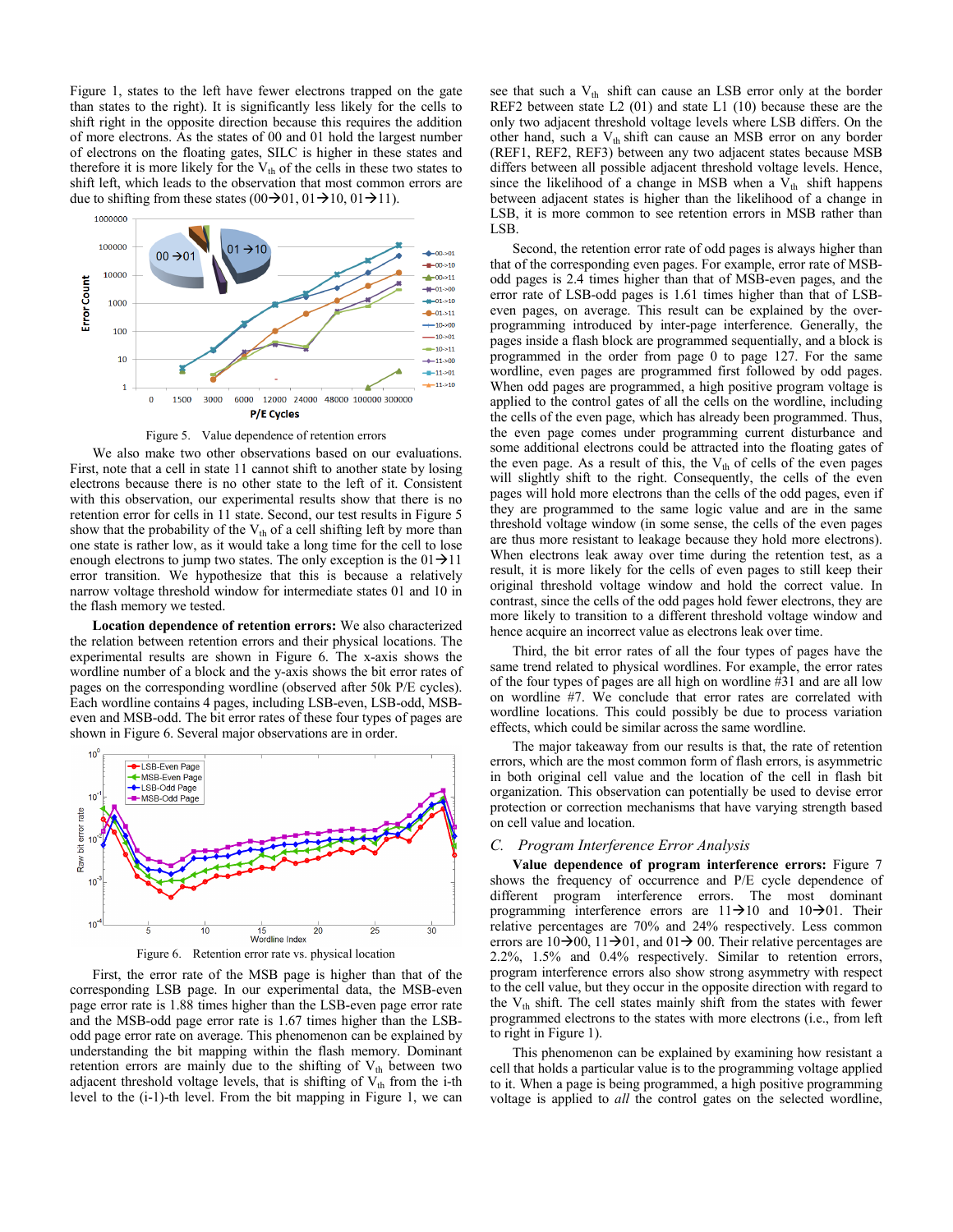including those of the cells of the other pages that share the same word-line but that are not supposed to be programmed. This high positive voltage could attract additional electrons into the floating gates of these other pages through tunneling even though such pages may have already been programmed. If there are too many electrons attracted to these gates, the  $V_{th}$  of disturbed cells will shift towards the right into the higher threshold window. While programming voltage generates an intrinsic electric field in the direction from the control gate down to the channel (thereby causing potential disturbance in the value stored in the cell), the electrons on the programmed floating gates generate an electric field in the opposite direction from the channel up to the floating gates. The electric field generated by the electrons can partly counteract the electric field generated by the disturbing programming voltage to reduce the effective electric field across the tunnel oxide. If the cells are already programmed with more electrons, the effective electric field across the tunnel oxide is further reduced and it is less possible for the high programming voltage to tunnel the electrons into the floating gates. As a result, it is less likely for the programming voltage to disturb a cell that already holds many electrons but easier for it to disturb a cell that holds few electrons. This explanation is supported by our experimental data. We can see that the error rate of  $11\rightarrow 10$  is higher than that of  $10\rightarrow 01$ , and the error rate of  $10\rightarrow 01$  is higher than that of  $01\rightarrow 00$  as the cells in state 11 hold fewer electrons than cells in 10 (and hence it is easier to disturb the state of the cells in state 11 than that of cells in state 10), and cells in state 10 hold fewer electrons than cells in 01 state (ditto for state 10 and state 01).



Figure 7. Value dependence of program interference errors

Note that we did not observe any program interference errors in cells that are in state 00. Even if additional electrons are injected into the cells in state 00 and the  $V_{th}$  may shift right under programming voltage interference, the cell will hold its value because its voltage threshold window will still stay the same (i.e., there is no other state to the right of 00; any voltage value that is greater than the reference voltage REF2 in Figure 1 still causes the state of the cell to be 00). Finally, the program error rates introduced by more than one  $V_{th}$  level shift to the right are relatively low as it is more difficult to attract enough electrons for  $V_{th}$  to shift right multiple threshold windows.

**Location dependence of program interference errors:** The program interference error distribution inside one flash block is shown in Figure 8. The x-axis is the logical page number inside a block and the y-axis shows the error rate of each page that shows errors. We find that the program interference error rate is dependent on the physical location of the cell in two major ways.

First, the error rate of even pages is higher than that of the odd pages. This measurement is the opposite of what we observed for retention errors (recall that the retention error rate of an even page was much lower than that of an odd page). This is due to the programming order of pages inside a block in flash memory: even pages are programmed earlier than odd pages. The previously programmed even page can be disturbed by later programmed odd pages, while the odd pages are free of interference from programming even pages when they share the same wordline. As a result, program interference error rate is higher in even pages than in odd pages.



Figure 8. Program interference error rate distribution inside one block

Second, the error rates of *bottom pages*, the lower-numbered pages located on wordlines close to the bottom of a flash block, e.g. WL0 in Figure 2, are much higher than that of the other pages. As we can see in Figure 8, the error rates of bottom pages are around  $10^{-2}$ , while the error rates of the other pages are below  $10^{-4}$ : error rates of bottom pages are almost two orders of magnitude higher. The high error rate of bottom pages can be explained by boosting hot-carrier injection (HCI) noise [11, 12]. During program operation, 0V and Vdd are applied to control gates of SGS and SGD respectively, as shown in Figure 2. The high program voltage  $V_{\text{pgm}}$  (e.g., 20V) is applied to the selected wordline and  $V_{pass}$  (e.g., 10 $\check{V}$ ) is applied to the remaining wordlines. The cells on the selected wordline but not on the selected page are inhibited from programming by biasing the corresponding bitline to  $V_{dd}$ . Let's focus on the effect of programming interference on one of these cells that are inhibited from programming. The (vertical) string that contains one of the inhibited cells (WLn) is shown in Figure 9. Both SGS and SGD are closed, and the channel voltage of the inhibited string is boosted under the coupling of high Vpgm and Vpass on the control gates. Thus, a sufficient voltage difference appears between the SGS and WL0 and a high transverse electric field is generated. Such a high electric field creates electronhole pairs. As a result, electrons are accelerated between SGS and WL0 and the likelihood of them being injected into the floating gates of WL0 increases. This injection of electrons into the floating gates of WL0 can change the threshold voltage of the cells on WL0 as the accelerated electrons have relatively high energy. Consequently, the bottom page (WL0) will incur errors. In fact, we found that programming errors that happen by jumping two threshold voltage windows are mainly found in WL0, indicating that the amount of hot electrons injected into the floating gate of cells on WL0 is very high.



Figure 9. Hot-carrier injection noise mechanism

Note that this HCI noise based error mechanism affects the bottom page (WL0) regardless of which other page is being programmed as long as programming causes bottom pages on WL0 to be in inhibited state. The fundamental reason for the error is the high voltage difference between SGS and WL0 that appears when WL0 is inhibited.

## *D. Read Error Analysis*

We test all possible error transitions for read errors and show their relative percentages over total read errors in Figure 10. The 2-bit flash cells can be programmed into four possible values (00, 01, 10 and 11), and the total read error rates are approximately close among the cells with these four programmed values. We can also see that the read errors happen mainly due to threshold voltage shifting to the